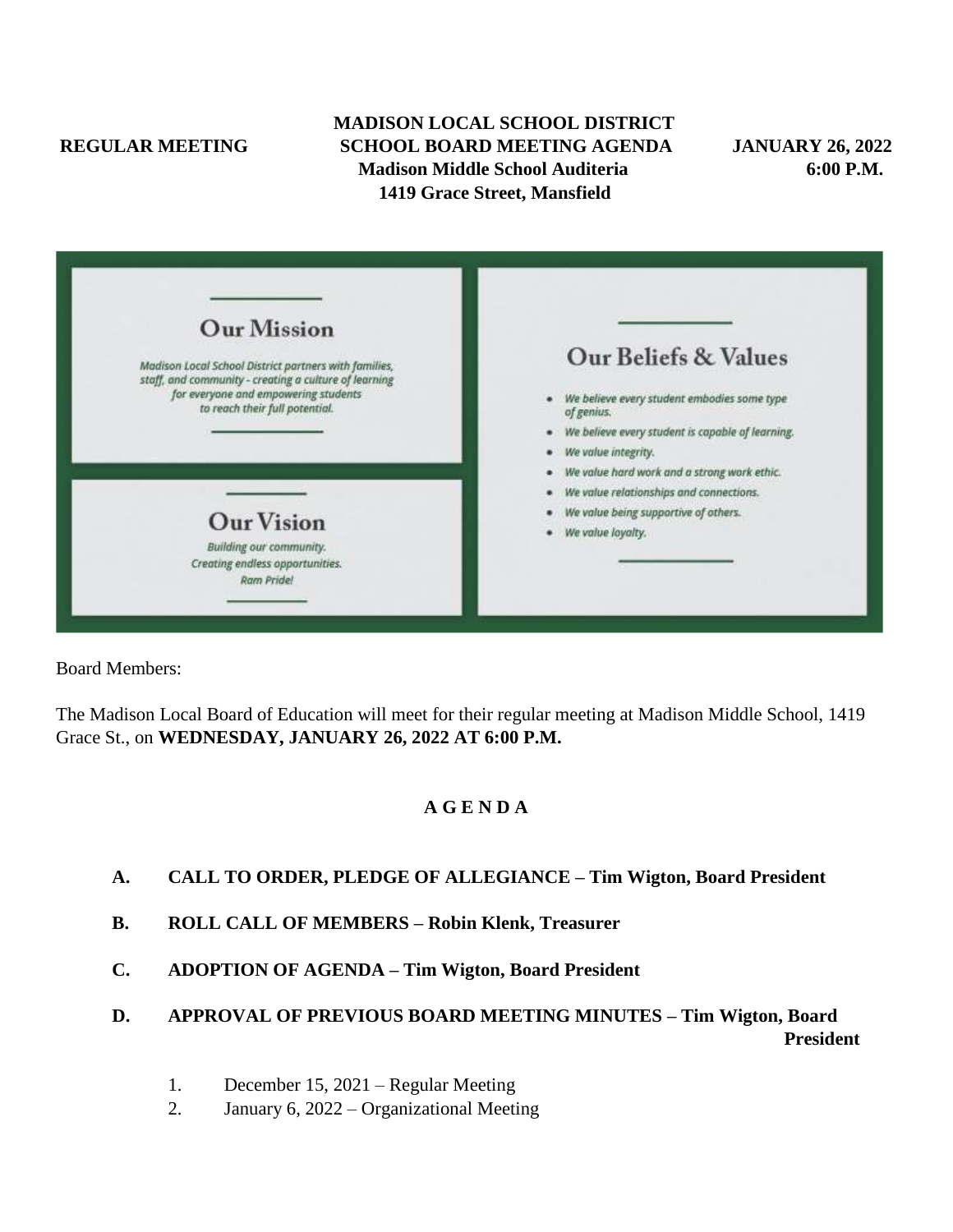3. January 6, 2022 – Special Meeting

# **E. PRESENTATION OF CERTIFICATES**

**F. RECOGNITION OF VISITORS/VISITOR COMMENTS –** This meeting is a meeting of the Board of Education in public for the purpose of conducting the School District's business and is not to be considered a public community meeting. There is a time for public participation during the meeting as indicated in the agenda. Anyone having a legitimate interest in the actions of the Board may participate during the visitors' comments section of the agenda. Participants must be recognized by the presiding officer and will be requested to preface their comments by an announcement of their name and address. Each statement made by a participant shall be limited to three (3) minutes duration, unless extended by the presiding officer. All statements shall be directed to the presiding officer; no person may address or question Board members individually. The portion of the meeting during which the participation of the public is invited shall be limited to thirty (30) minutes, unless extended by a vote of the Board.

Tim Wigton, President

# **G. COMMITTEE REPORTS**

- 1. Legislative
- 2. Athletic Board of Control
- 3. Student Representative's Comments
- 4. Facilities Report
- 5. Student Achievement
- 6. Board Policy
- 7. Superintendent's Update

# **H. PRESENTATIONS –** Natasha Repp, MECLC Principal

# **I. DONATIONS**

1. The Superintendent recommends the Board of Education approve the donation of 2,800 pounds of scrap plate steel from Michael Byrne Manufacturing for the Career Tech and Adult Career Center welding technology programs.

# **J. TREASURER'S REPORT – Robin Klenk, Treasurer**

- 1. Approval of monthly financial report
- 2. Approval of appropriation modifications
- 3. Approval of F.Y. 2023 tax budget

# **K. STRATEGIC PLAN – Communication and Engagement**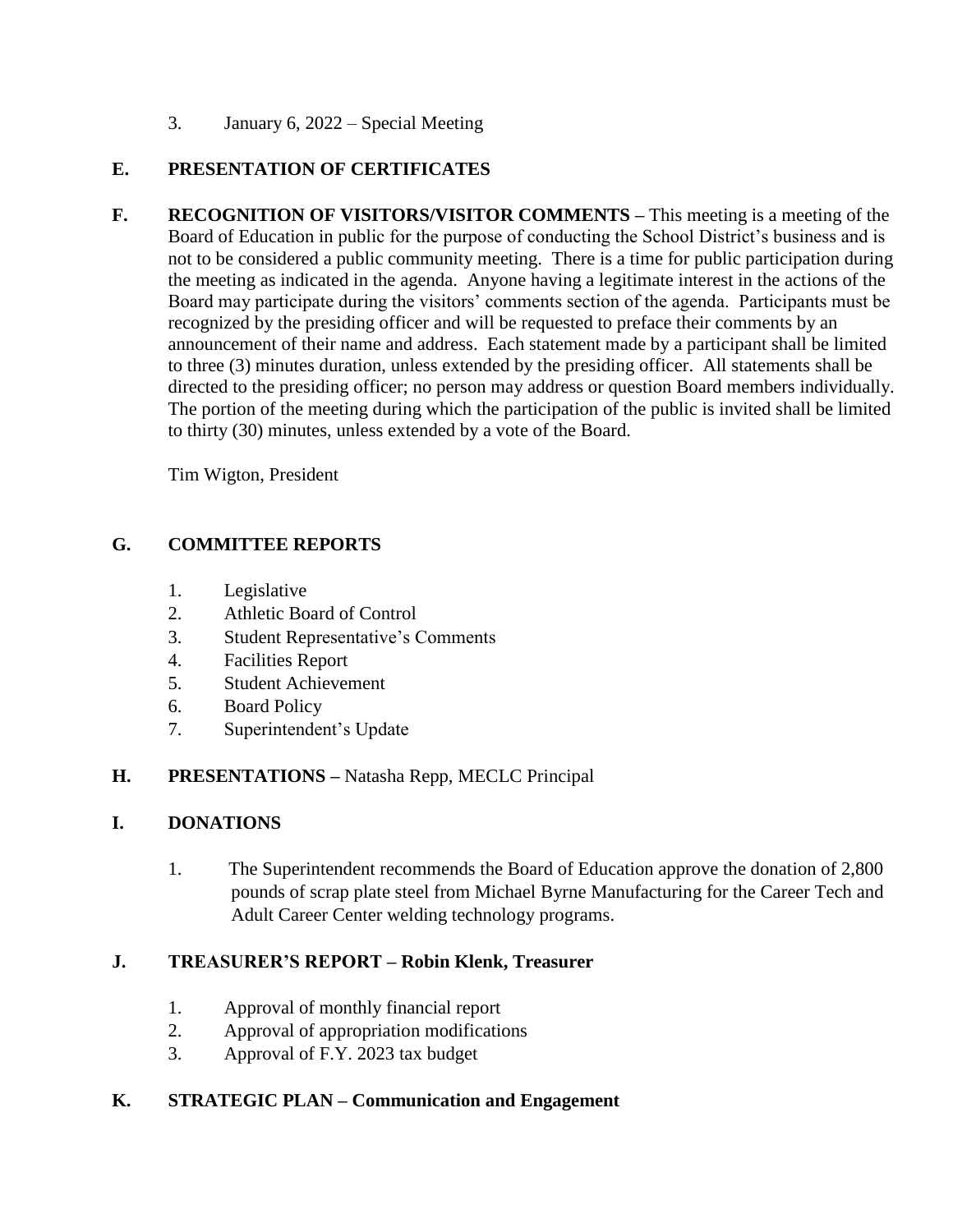### **L. MATTERS RELATED TO PERSONNEL**

#### **1. Certificated Personnel**

a. Resignations

The Superintendent recommends acceptance of the following resignations, for reasons as noted, to be effective as indicated:

b. Additional Assignments – Extra Duty Assignments

The Superintendent recommends appointment of the following for supplemental positions for the 2021/2022 school year pending proper certification, paperwork and background checks:

Tommy Hill, Boys' Varsity Tennis Coach Tim Niswander, Head Varsity Softball Coach Brent Sanders, Head 7/8 Grade Track Coach Mikeala Bush, Assistant 7/8 Grade Track Coach Michael Anderson, Assistant Varsity Track Coach Kim Boehm, Assistant Varsity Track Coach Bill Roth, Assistant Varsity Track Coach Andrew Saris, Head Varsity Track Coach

The Superintendent recommends the Board of Education approve the following volunteers for the 2021/2022 school year:

Zac Huff, varsity baseball

c. Appointments – Madison Adult Education

Pending proper/applicable certification, paperwork and BCI/FBI checks, the Superintendent recommends approval of the following:

Angella Foster, Cosmetology Instructor Doug Wilson, Precision Machining/CNC Instructor Laura Johnson, Clinical Medical Assisting Instructor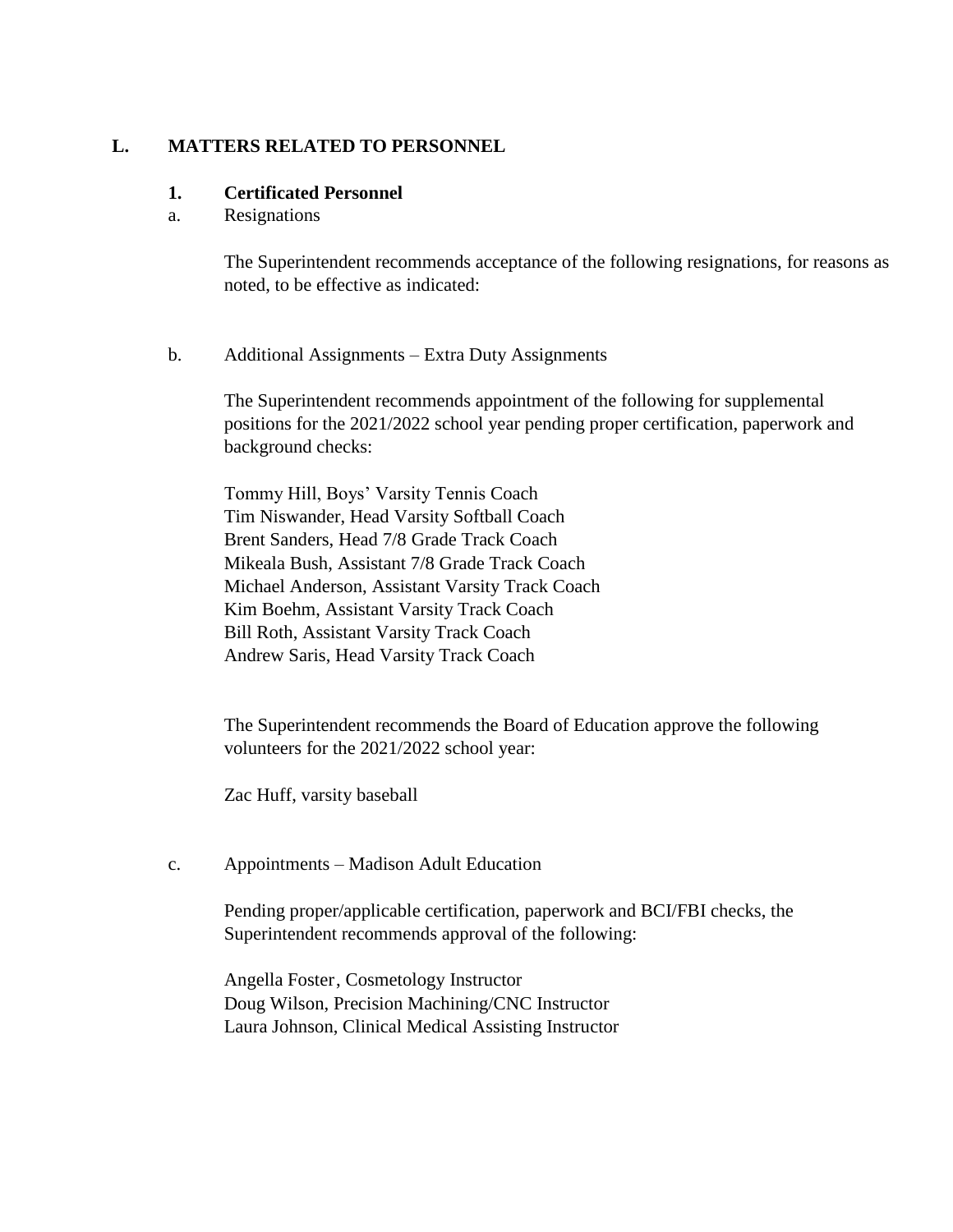d. Appointments - Substitute Teachers

Pending proper/applicable certification, paperwork, and BCI/FBI checks, the Superintendent recommends approval of the appointment of the following substitute teachers on an "on call" basis, as needed for the 2021/2022 school year:

Sarah Beck Maranda Clark Seth Roy Victoria Skoog John Tipton Delaney Wilson Gaven Remy Nicholas Goodwin Luke Fellure Jennifer Hummel Andrea Gerich Samantha Hoffman Elizabeth Harvey Cassie Garrison Madison McQuate

#### **2. Classified Personnel**

a. Appointments - Substitutes

Pending proper/applicable certification, paperwork, and BCI/FBI checks, the Superintendent recommends approval of the appointment of the following substitute employees on an "on call" basis, as needed for the 2021/2022 school year:

Diana Kelley, cafeteria and secretary Ronald Hairston, bus driver

#### b. Resignations

The Superintendent recommends acceptance of the following resignations/retirements, for reasons as noted, to be effective as indicated:

| Emma Wilson, MECLC                                  | Personal | 12/22/21 |
|-----------------------------------------------------|----------|----------|
| Pam Beaver, $2 \text{ hr.} \text{cook} - \text{HS}$ | Personal | 12/28/21 |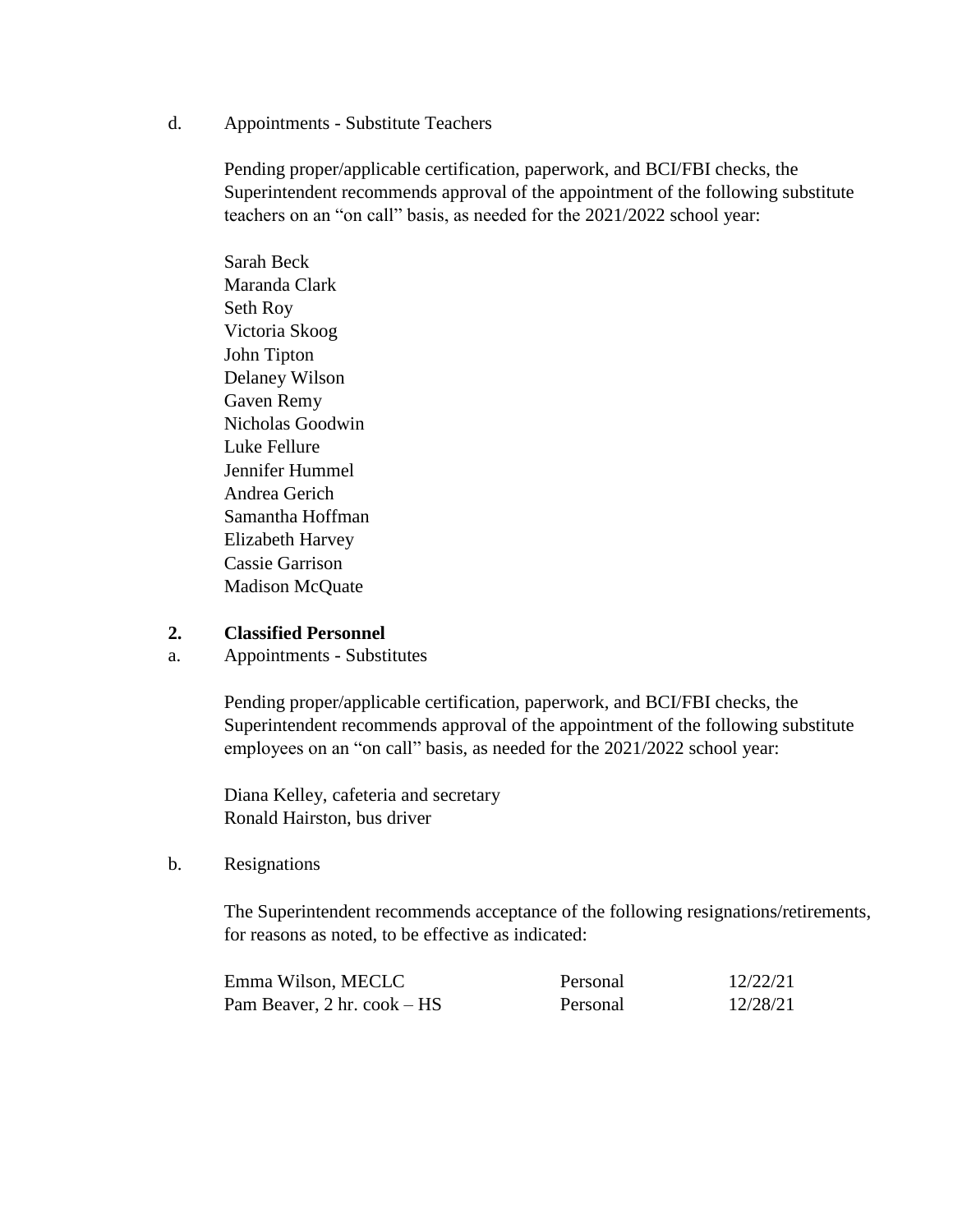c. Appointments

Pending proper/applicable certification, paperwork, and BCI/FBI checks, the Superintendent recommends approval of the appointment of the following. Salary is in accordance with the adopted salary schedule, effective as indicated:

Angel Stantz, Building Aide – Mifflin Effective 12/16/21

#### **M. SCHOOL BOARD RECOGNITION MONTH – Robert S. Peterson, Superintendent**

#### **The Superintendent recommends the adoption of the following resolution:**

WHEREAS, it shall be the mission of the Madison Local School District to provide all students with the best possible education; and

WHEREAS, the school board sets the direction for our community's public schools by envisioning the community's education future; and

WHEREAS, the school board sets policies and procedures to govern all aspects of school district operation; and

WHEREAS, serving on a school board requires an unselfish devotion of time and service to carry on the mission and business of the school district: and

WHEREAS, the school board must respond on behalf of the community to the educational needs of the students; and

WHEREAS, the school board voluntarily accepts the above-mentioned responsibilities;

NOW, THEREFORE, BE IT RESOLVED that I, Robert S. Peterson, do hereby proclaim January 2022 as School Board Recognition Month. I encourage all citizens to publicly and privately thank the school board members from all districts serving this community for their dedicated service to our children.

#### **N. SUPERINTENDENT'S BUSINESS**

1. The Superintendent recommends the Board of Education approve the cell phone allowance for the following employees for January 2022 - December 2022.

Steve Crist Mike Christy Joshua Miller Jeremy Thoman Mike Yost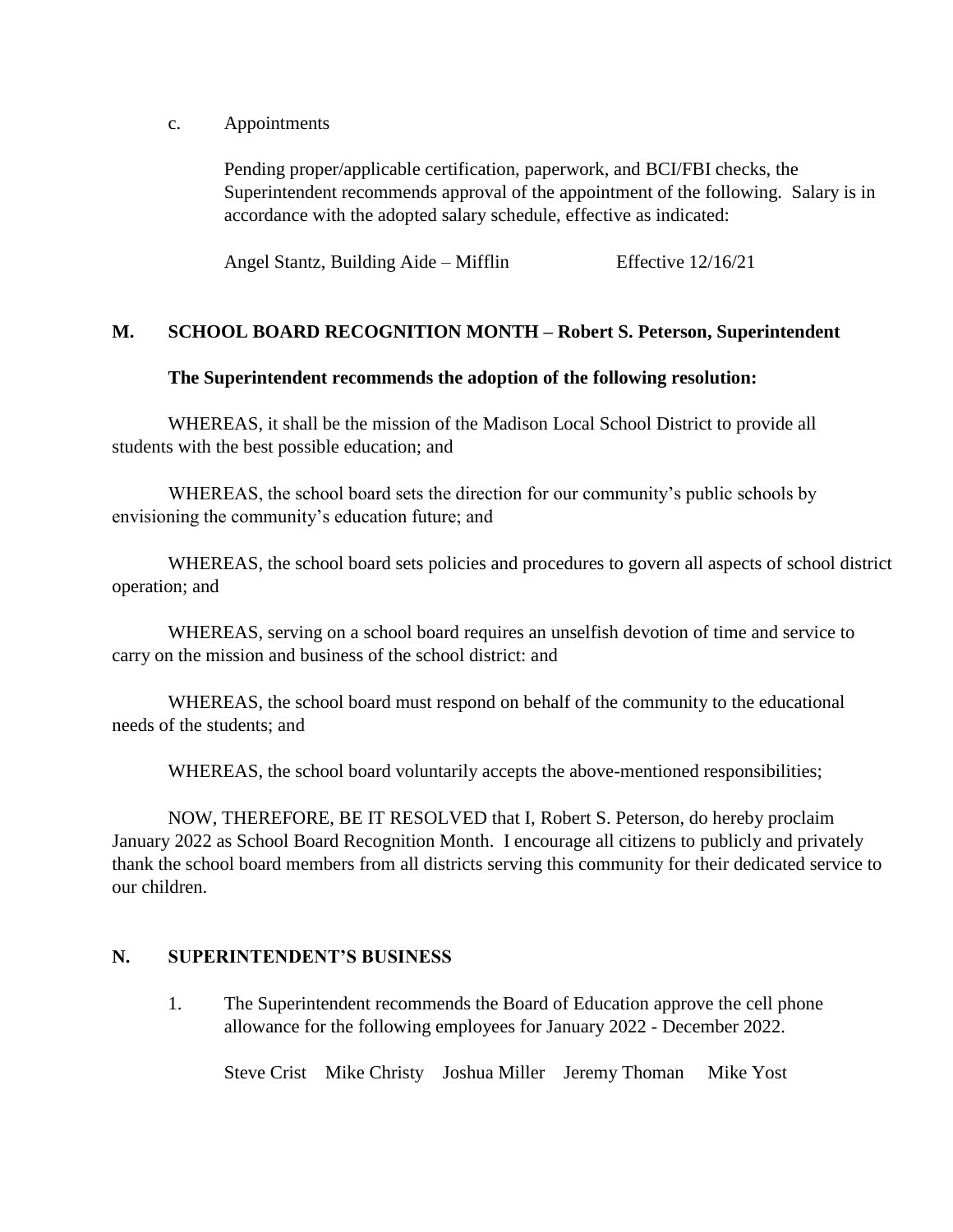- 2. The Superintendent recommends the Board of Education approve the notification to the M.L.E.A. and O.A.P.S.E. Presidents of the Board of Education's decision to consider a Reduction in Force.
- 3. The Superintendent recommends the Board of Education approve the creation of a 200 activity account for the Strategic Plan/Culture and Climate Fund. The account will be used to raise funds to increase community involvement in extracurricular activities.
- 4. The Superintendent recommends the Board of Education accept BC&G Weithman Construction's bid for the Cosmetology Lab Phase II Project at a maximum cost of \$296,931. The project will be funded by Adult Career Center HEERF grant funds and high school CTE weighted funding.
- 5. Point of Information: The purchase of Air Quality Monitoring devices (Vape Detectors) for the high school and middle school approved at the December 15, 2021 meeting will be paid with ESSER II funds.
- 6. The Superintendent recommends the Board of Education approve the termination of the employment of Emily Hall from the MECLC on the basis of the Ohio Department of Education's childcare and preschool licensing rules.
- 7. The Superintendent recommends the Board of Education approve the 1<sup>st</sup> reading of the following revised board policy:
	- Po 5136 Personal Communication Devices
- 8. The Superintendent recommends the Board of Education approve the following Resolution:

A RESOLUTION OF THE BOARD OF EDUCATION OF THE MADISON LOCAL SCHOOL DISTRICT OF RICHLAND COUNTY, OHIO, DETERMINING TO SUBMIT TO THE ELECTORS OF SAID SCHOOL DISTRICT THE QUESTION OF LEVYING THE RENEWAL OF A TAX FOR CURRENT EXPENSES PURSUANT TO SECTION 5705.21, REVISED CODE OF OHIO.

| THE BOARD OF EDUCATION OF THE        |  |
|--------------------------------------|--|
| <b>MADISON LOCAL SCHOOL DISTRICT</b> |  |
| <b>MET IN REGULAR SESSION ON</b>     |  |
| <b>January 26, 2022</b>              |  |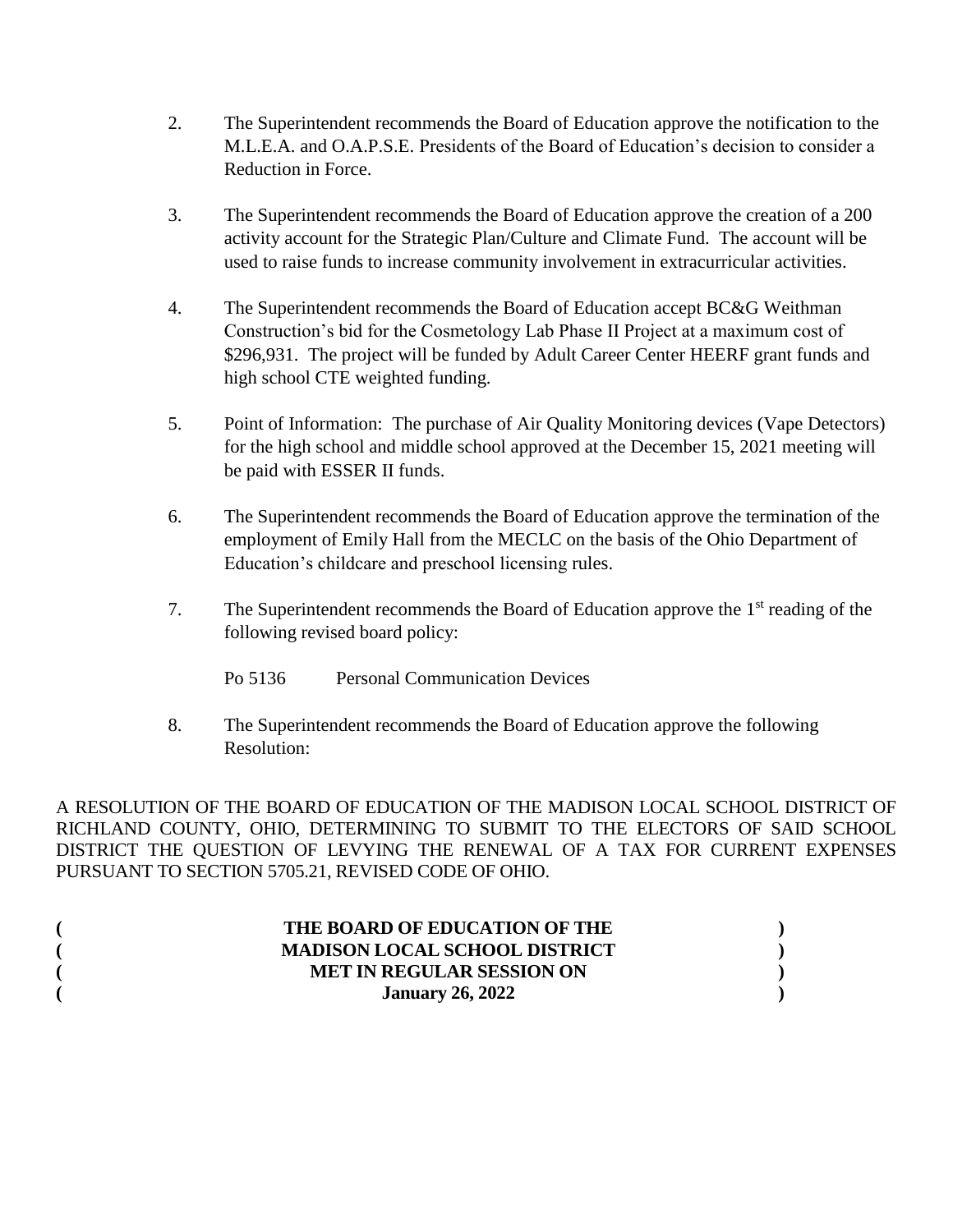WHEREAS, on January 6, 2022, pursuant to the requirements of R.C. 5705.03(B), this Board adopted a Resolution to certify to the Auditor of Richland County, Ohio, a request that he certify to this Board the current tax valuation of this School District and the dollar amount of revenue that would be raised by the renewal of a tax levy of six and nine tenths (6.9) mills for current expenses, and

WHEREAS, on January 10, 2022, said Auditor certified to this Board that the total current tax valuation of this district is \$385,942,450 and that the levy of six and nine tenths (6.9) mills for current expenses will generate \$2,660,000 in revenue per year.

NOW, THEREFORE, BE IT RESOLVED by the Board of Education of the Madison Local School District, twothirds (2/3) of all its members concurring:

1. THAT this Board hereby finds and determines that the amount of taxes which may be raised within the ten mill limitation by levies on the current tax duplicate will be insufficient to provide an adequate amount for the necessary requirements of this school district.

2. THAT it is necessary to levy the renewal of a tax in excess of the ten mill limitation pursuant to Section 5705.21, Revised Code of Ohio, for the purpose of the CURRENT EXPENSES of the school district at a rate not exceeding six and nine tenths (6.9) mills for each one dollar of valuation which amounts to sixty-nine Cents (\$.69) for each one hundred dollars of valuation for a period of five (5) years beginning with the current tax year 2022, and including 2023, 2024, 2025 and 2026. The proposed rate is the same as the rate of the existing levy.

3. THAT this question shall be submitted to the electors of this school district at a special election to be held on May 3, 2022, being the same day as the primary election.

4. THAT the Treasurer of this district shall certify a copy of this Resolution, the Resolution adopted January 6, 2022, and the County Auditor's Certificate issued pursuant thereto to the Board of Elections of Richland County, Ohio, immediately after its passage, and request that said Board prepare the ballots and make such other arrangements as are necessary for the submission of this question to the electors of this district all in accordance with law for the May 3, 2022 election.

5. THAT said levy be placed upon the current tax list of the tax year 2022 and thereafter, if a majority of the electors voting thereon vote in favor thereof.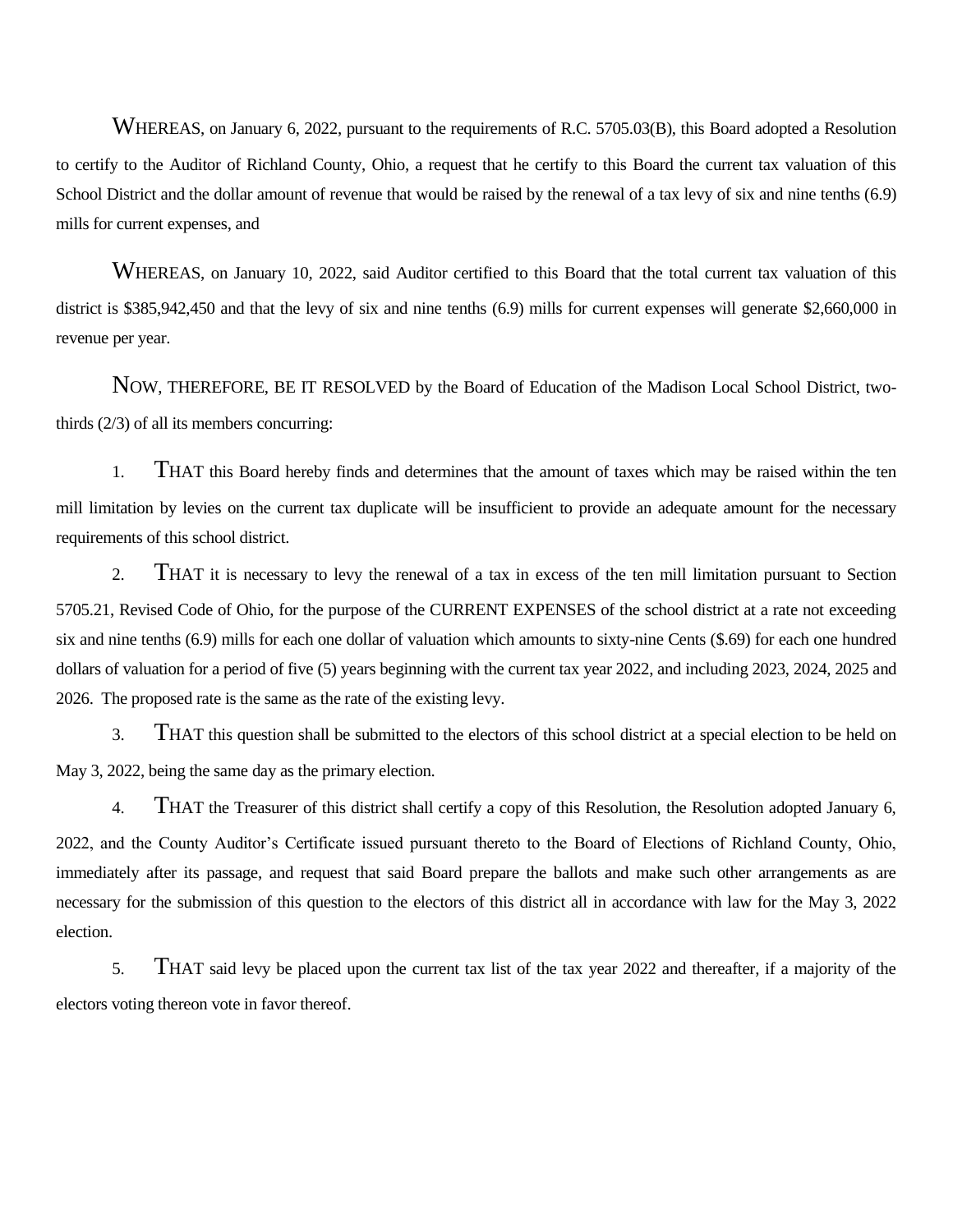6. THAT the form of ballot to be used in said election shall be substantially as follows:

# OFFICIAL QUESTIONS AND ISSUES BALLOT PROPOSED TAX LEVY (RENEWAL) MADISON LOCAL SCHOOL DISTRICT

A majority affirmative vote is necessary for passage.

A renewal of a tax for the benefit of the Madison Local School District for the purpose of CURRENT EXPENSES at a rate not exceeding six and nine tenths (6.9) mills for each one dollar of valuation which amounts to sixty-nine cents (\$.69) for each one hundred dollars of valuation for a period of five (5) years commencing in 2022, first due in calendar year 2023.

| For the Tax Levy     |
|----------------------|
| Against the Tax Levy |

M moved the adoption of the foregoing Resolution.

M seconded that motion.

Upon the roll call the vote was as follows:

|                       | <b>AYE</b> | <b>NAY</b> |
|-----------------------|------------|------------|
| <b>MARY KOTTERMAN</b> |            |            |
| <b>DOUG MOSIER</b>    |            |            |
| <b>AMY WALKER</b>     |            |            |
| <b>MELISSA WALKER</b> |            |            |
| <b>TIM WIGTON</b>     |            |            |

#### **O. VISITORS' COMMENTS**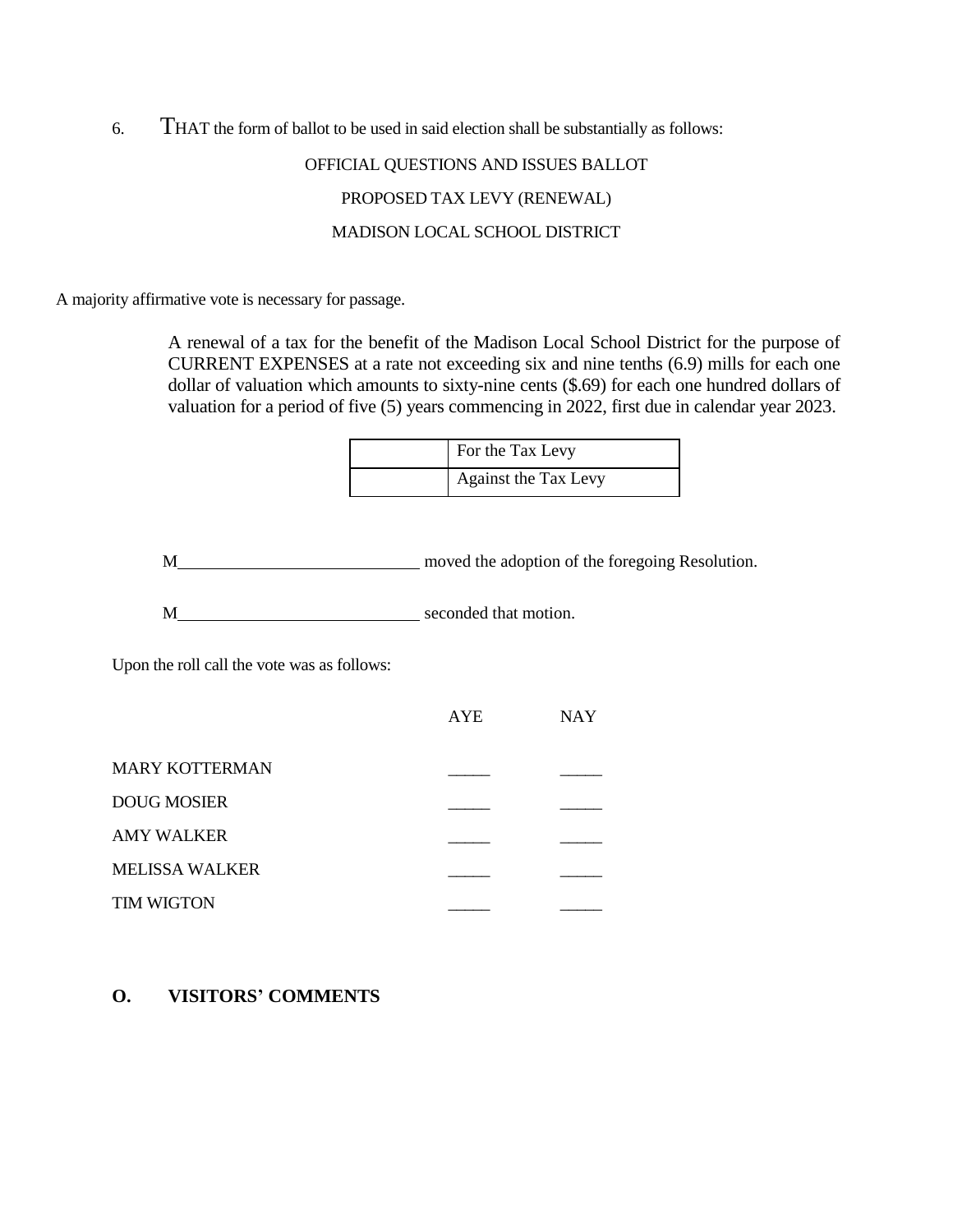### **P. PRESIDENT'S BUSINESS**

- 1. The Board of Education accepts the resignation of Robin Klenk, Treasurer, effective July 31, 2022.
- 2. Next regular Board of Education meeting February 23, 2022 at 6:00 p.m., Madison Middle School Auditeria.
- 3. Request for Executive Session

On a motion by \_\_\_\_\_\_\_\_, seconded by \_\_\_\_\_\_\_\_ that pursuant with ORC 121.22 that the following resolution be adopted:

WHEREAS, as a public board of education may hold an executive session only after a majority of this board determines by a roll call vote to hold such a session and only at a regular or special meeting for the sole purpose of consideration of any of the following matters:

- a. To consider one or more, as applicable, of the check marked items with respect to a public employee or official:
	- 1. \_\_\_\_ Appointment
	- 2.  $X$  Employment
	- 3. \_\_\_\_ Dismissal
	- 4. \_\_\_\_\_ Discipline
	- 5. \_\_\_\_ Promotion
	- 6. \_\_\_\_ Demotion
	- 7. \_\_\_\_ Compensation
	- 8. \_\_\_\_ Investigation of Charges/Complaints (unless public hearing requested)
- b. To consider the purchase of property for the public purposes or for the sale of property at competitive bidding.
- c. Conferences with an attorney for the public body concerning disputes involving the public body that are the subject of pending or imminent court action.
- d. Preparing for, conducting, or reviewing negotiations or bargaining sessions with public employees concerning their compensation or other terms and conditions of their employment.
- e. Matters required to be kept confidential by federal law or rules or state statutes.